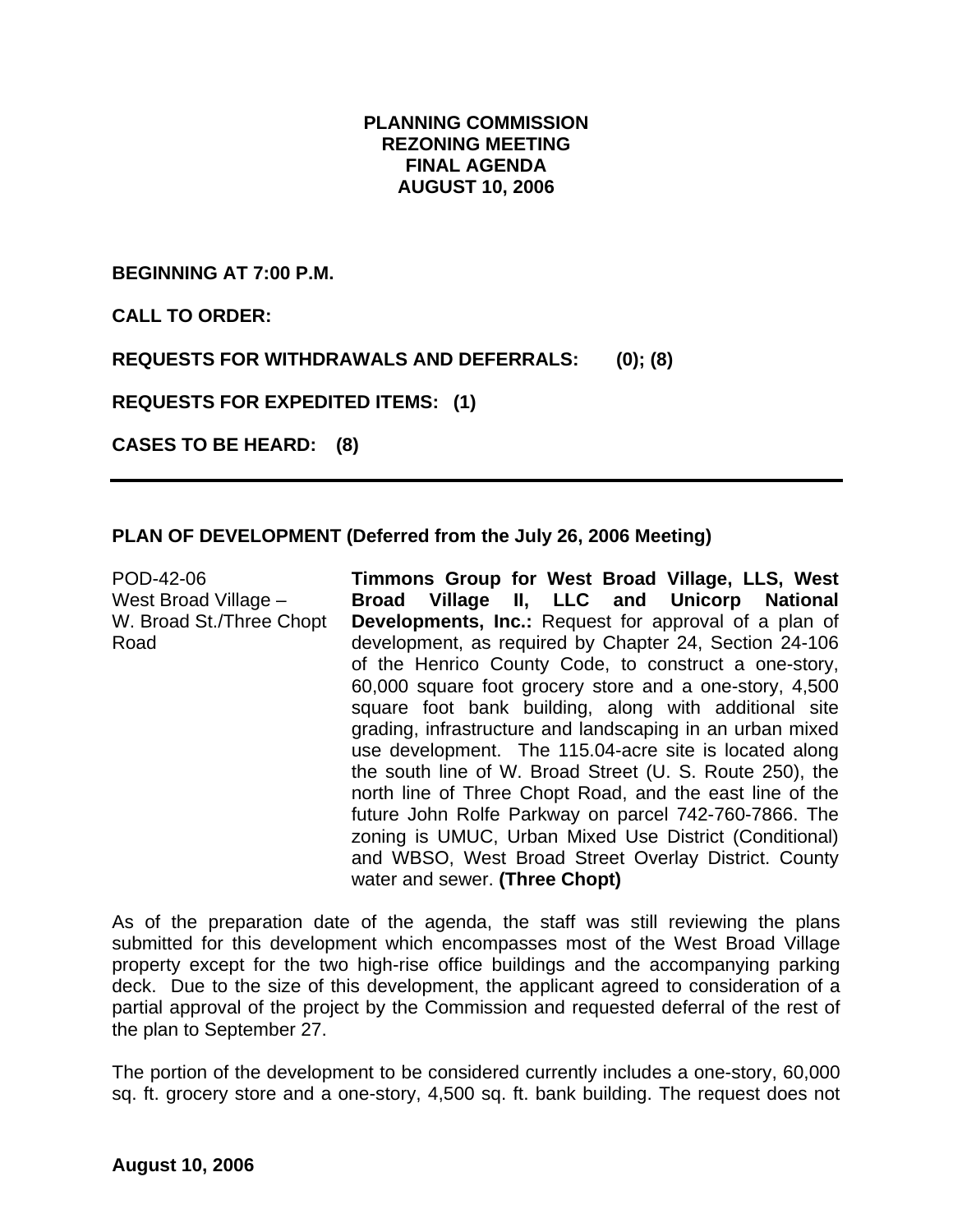include the architectural plans for these buildings at this time. In addition, approval of the landscaping in the buffer along Three Chopt Road is requested, as well as approval of the overall drainage plans including the BMPs, the overall utility plans, and the overall grading plans including the erosion and sediment control measures.

The master plan has recently been updated for this site and it involves many changes from the original March 2006 plan included with the rezoning and provisional use permit approval by the Board of Supervisors. These changes are being reviewed by staff and will be addressed at the September 27 Planning Commission hearing.

The staff recommendation will be made at the meeting. Should the Commission approve this plan, in addition to the standard conditions for developments of this type, the following additional conditions are recommended:

- 24. The right-of-way for widening of W. Broad Street, Three Chopt Road and John Rolfe Parkway as shown on approved plans shall be dedicated to the County prior to any occupancy permits being issued. The right-of-way dedication plat and any other required information shall be submitted to the County Real Property Agent at least sixty (60) days prior to requesting occupancy permits.
- 25. The easements for drainage and utilities as shown on approved plans shall be granted to the County in a form acceptable to the County Attorney prior to any occupancy permits being issued. The easement plats and any other required information shall be submitted to the County Real Property Agent at least sixty (60) days prior to requesting occupancy permits.
- 26. The limits and elevations of the 100-year frequency flood shall be conspicuously noted on the plan "Limits of 100 Year Floodplain." In addition, the delineated 100-year floodplain must be labeled "Variable Width Drainage and Utility Easement." The easement shall be granted to the County prior to the issuance of any occupancy permits.
- 27. The entrances and drainage facilities on W. Broad Street (U. S. Route 250) shall be approved by the Virginia Department of Transportation and the County.
- 28. A notice of completion form, certifying that the requirements of the Virginia Department of Transportation entrances permit have been completed, shall be submitted to the Department of Planning prior to any occupancy permits being issued.
- 29. The developer shall provide fire hydrants as required by the Department of Public Utilities and Division of Fire.
- 30. Outside storage shall not be permitted.
- 31. The proffers approved as a part of zoning case C-12C-06 and the conditions approved as part of provisional use permit case P-2-06 shall be incorporated in this approval.
- 32. The certification of building permits, occupancy permits and change of occupancy permits for individual units shall be based on the number of parking spaces required for the proposed uses and the amount of parking available according to approved plans.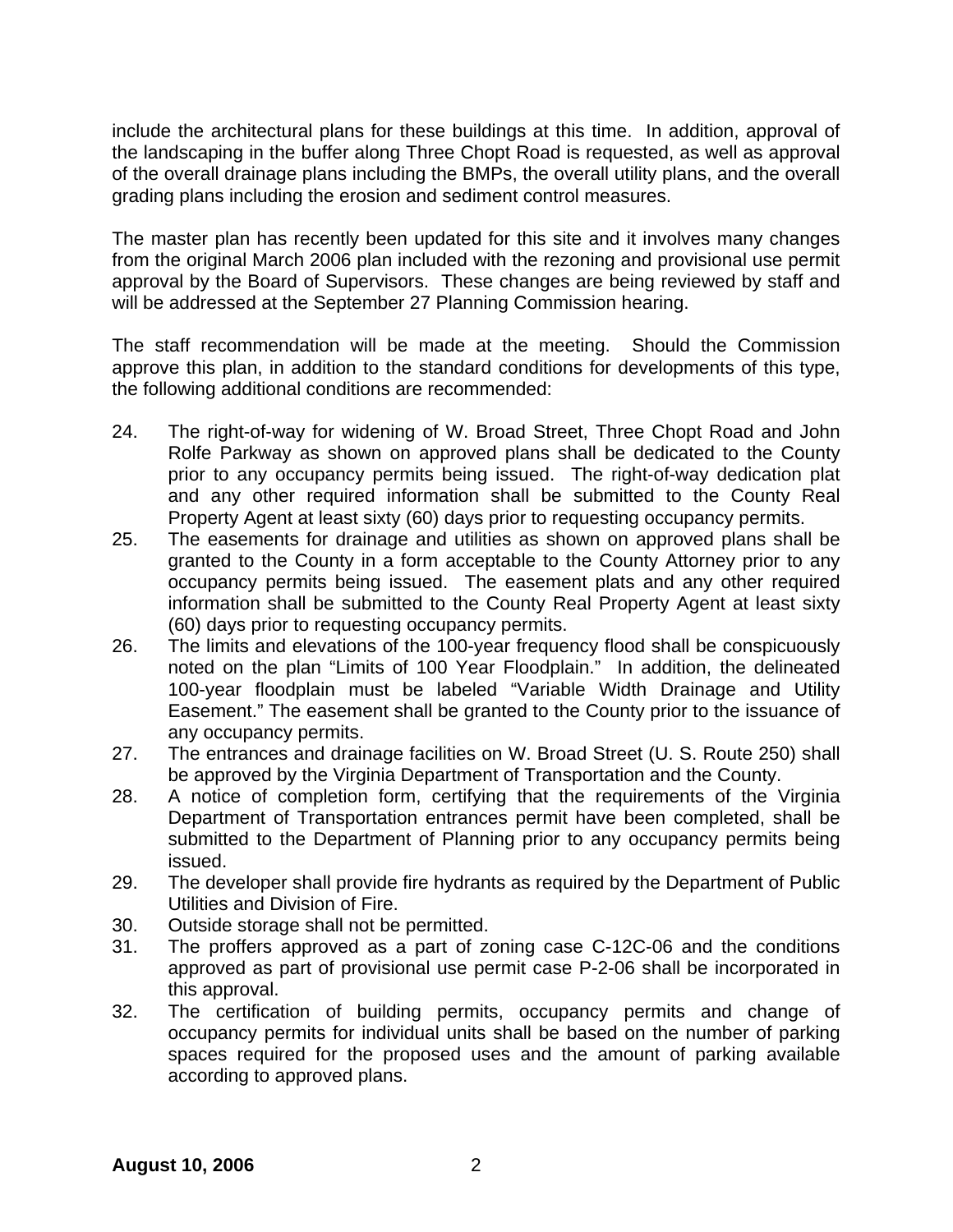- 33. Any necessary off-site drainage and/or water and sewer easements must be obtained in a form acceptable to the County Attorney prior to final approval of the construction plans.
- 34. Deviations from County standards for pavement, curb or curb and gutter design shall be approved by the County Engineer prior to final approval of the construction plans by the Department of Public Works.
- 35. In the event of any traffic backup which blocks the public right-of-way as a result of congestion caused by the drive-up teller facilities, the owner/occupant shall close the drive-up teller facilities until a solution can be designed to prevent traffic backup.
- 36. Approval of the construction plans by the Department of Public Works does not establish the curb and gutter elevations along the Virginia Department of Transportation maintained right-of-way. The elevations will be set by the contractor and approved by the Virginia Department of Transportation.
- 37. Evidence of a joint ingress/egress and maintenance agreement must be submitted to the Department of Planning and approved prior to issuance of a certificate of occupancy for this development.
- 38. The location of all existing and proposed utility and mechanical equipment (including HVAC units, electric meters, junction and accessory boxes, transformers, and generators) shall be identified on the landscape plans. All equipment shall be screened by such measures as determined appropriate by the Director of Planning or the Planning Commission at the time of plan approval**.**
- 39. The names of streets, drives, courts and parking areas shall be approved by the Richmond Regional Planning District Commission and such names shall be included on the construction plans prior to their approval. The standard street name signs shall be ordered from the County and installed prior to any occupancy permit approval.
- 40. Prior to issuance of approval of the construction plans, the developer must furnish a letter from **Plantation Pipeline Gas** stating that this proposed development does not conflict with their facilities.
- 41. A 5-ft. curvilinear sidewalk shall be constructed within the West Broad Street streetscape buffer with a corresponding pedestrian access easement granted to the County.
- 42. A 12-ft. curvilinear sidewalk shall be constructed within the Three Chopt Road streetscape buffer with a corresponding pedestrian access easement granted to the County.
- 43. Evidence of the vacation of the existing VDOT service road right-of-way along West Broad Street and its transfer to the applicant shall be provided prior to the approval of the construction plans for any portion of the development impacted by the said access road right-of-way.
- 44. This approval is contingent upon the abandonment of the Three Chopt Lane and Three Chopt Road right-of-ways and its transfer to the applicant in accordance with the letter from the County Manager to RJS and Associates, Inc., dated August 23, 2005.
- 45. A traffic control plan shall be approved by the County Traffic Engineer, prior to the final approval of construction plans, for any restricted structured parking.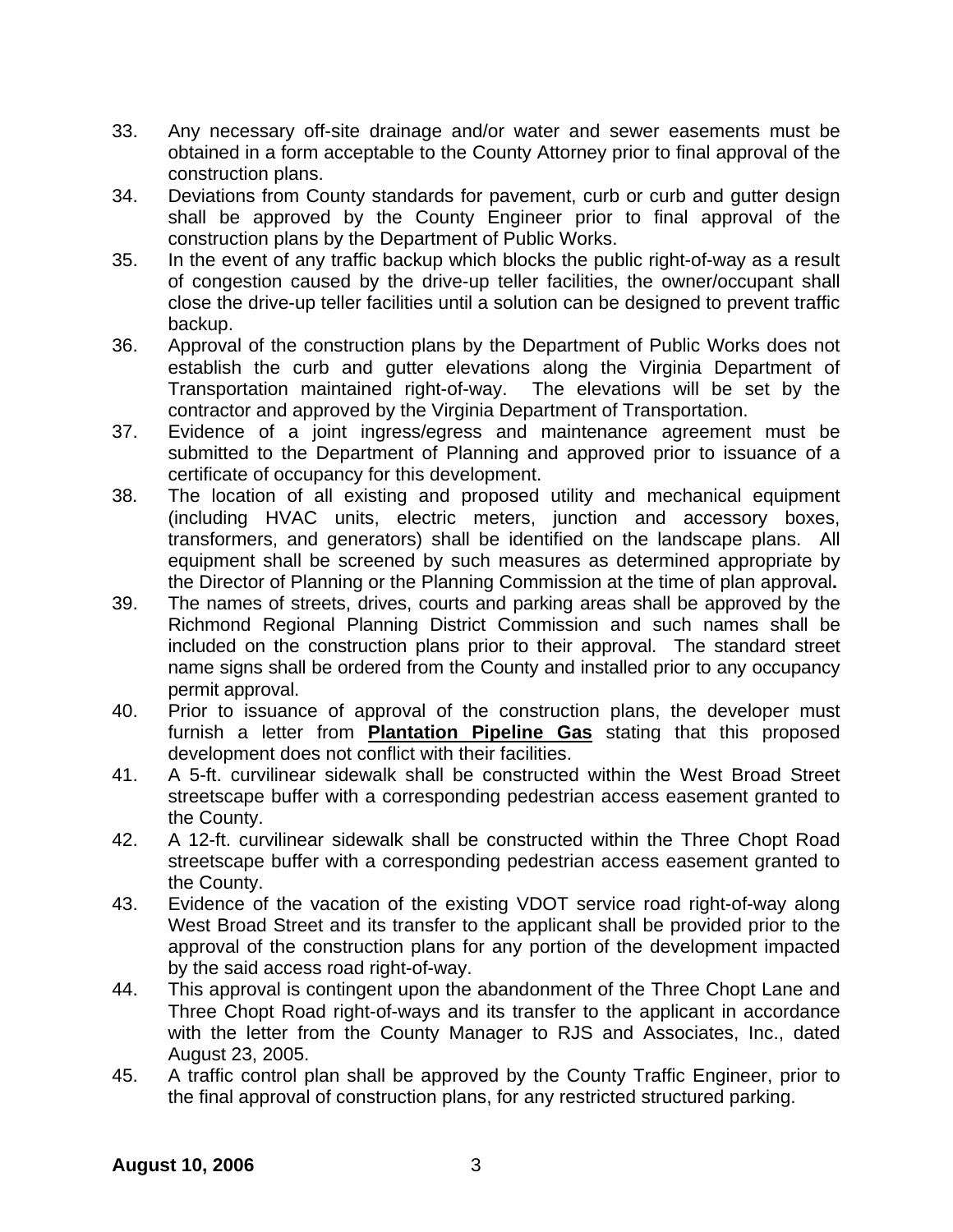46. A construction staging plan which includes details for traffic control, fire protection, stockpile locations, construction fencing, construction trailer locations, and hours of construction shall be submitted for County review and prior to the approval of any final construction plans.

**(Staff Report by Kevin Wilhite and Michael Kennedy) (Applicant's Representative: Joseph R. Vilseck, III) Recommended for Approval** 

### **VARINA:**

### *Deferred from the July 13, 2006 Meeting.*

**P-9-06 Gary Barber for National Communication Tower LLC:** Request for a Provisional Use Permit under Sections 24-92.2, 24-95(a), 24-120 and 24-122.1 of Chapter 24 of the County Code to construct a 199' monopole telecommunications tower, on Parcel 851-666-7691, located 343' east of Carters Mill Road. The existing zoning is A-1 Agricultural District. The Land Use Plan recommends Prime Agriculture. The site is in the Airport Safety Overlay District. **Staff – Tom Coleman Deferred to the October 12, 2006 Meeting** 

### *Deferred from the July 13, 2006 Meeting.*

**C-79C-05 Larry Horton for StyleCraft Homes Development Corp.:** Request to conditionally rezone from A-1 Agricultural District to R-5AC General Residence District (Conditional), RTHC Residential Townhouse District (Conditional), and B-3C Business District (Conditional), Parcel 813-701-0425, containing 81.45 acres, located at the southwest intersection of Darbytown Road and Laburnum Avenue. The applicant proposes a retail and residential development with density of no more than one hundred and sixty (160) single family and townhouse units. The uses will be controlled by zoning ordinance regulations and proffered conditions. The R-5A District allows a minimum lot size of 5,625 square feet with a maximum gross density of 7.7 units per acre. The maximum density in the RTH District is nine (9) units per acre. The Land Use Plan recommends Urban Residential, 3.4 to 6.8 units net density per acre, Office, and Environmental Protection Area. **Staff – Lee Tyson Deferred to the September 14, 2006 Meeting** 

**C-35C-06 E. F. Moseley, LLC:** Request to conditionally rezone from A-1 Agricultural District to R-2AC One Family Residence District (Conditional), Parcels 820-689-0994 and -3688 and part of Parcels 819-689-8194, 820-689-1644, and 818-688-9639, containing 21.33 acres, located on the west line of Doran Road approximately 3,300 feet north of New Market Road (State Route 5). The applicant proposes a single-family residential subdivision at a density of not more than 2.3 units per acre. The R-2A District allows a minimum lot size of 13,500 square feet and a maximum gross density of 3.23 units per acre. The Land Use Plan recommends Suburban Residential 1, 1.0 to 2.4 units net density per acre. The use will be controlled by zoning ordinance regulations and proffered conditions. The site is in the Airport Safety Overlay District. **Staff – Nathalie Croft Deferred to the September 14, 2006 Meeting**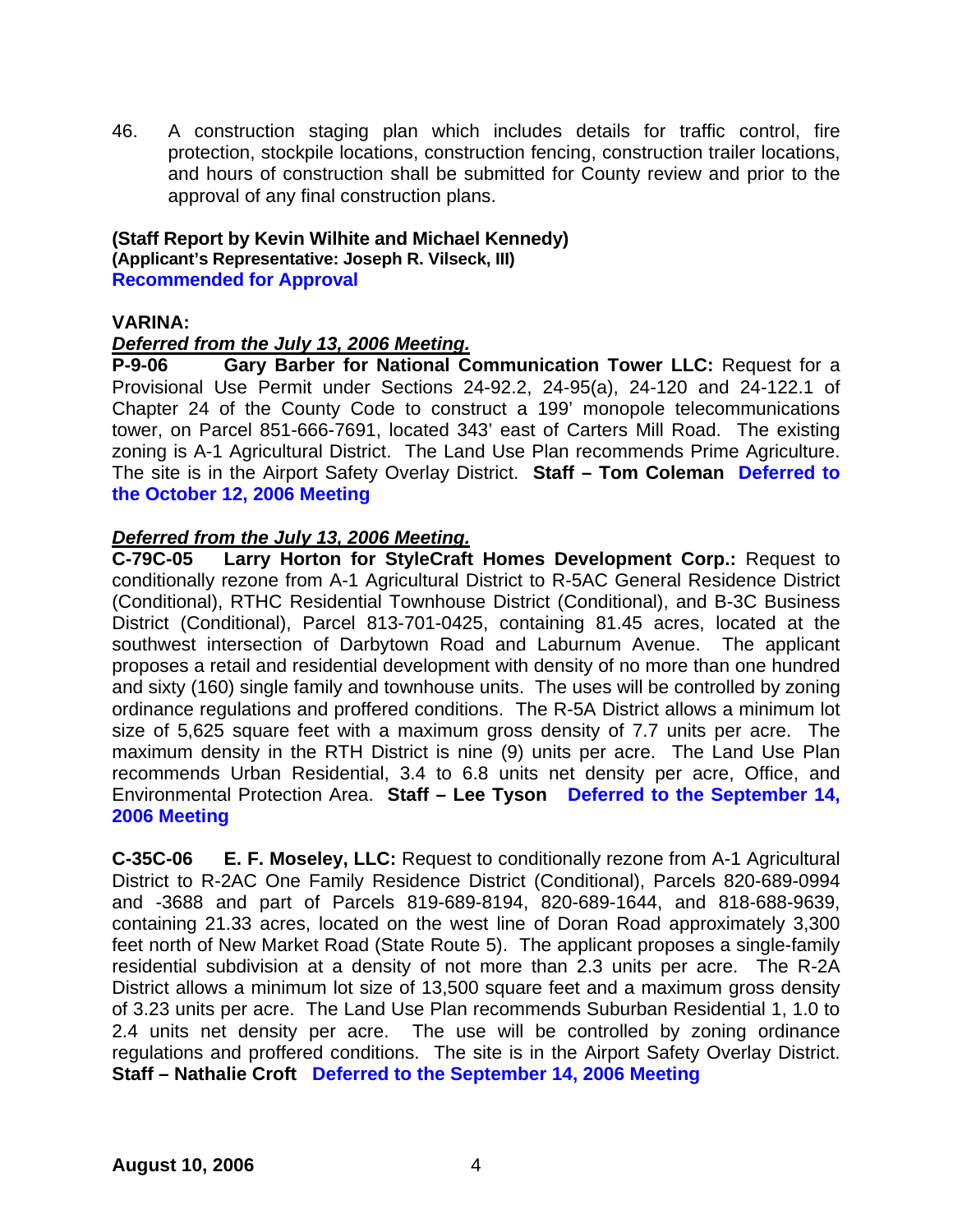**C-36C-06 Gloria Freye for Waypoint Development, LLC.:** Request to conditionally rezone from R-4 One Family Residence District, B-1 Business District and M-1 Light Industrial District to R-5AC General Residence District (Conditional), part of Parcel 805- 710-1834, containing 13.15 acres, located on the southwest line of Darbytown Road at its intersection with Oregon Avenue. The applicant proposes a single family residential subdivision with a maximum of 40 lots. The R-5A District allows a minimum lot size of 5,625 square feet and a maximum gross density of 7.7 units per acre. The use will be controlled by zoning ordinance regulations and proffered conditions. The Land Use Plan recommends Multi-Family Residential, 6.8 to 19.8 units net density per acre, Commercial Concentration, and Environmental Protection Area. **Staff – Lee Tyson Deferred to the September 14, 2006 Meeting** 

**P-13-06 Burke Lewis for New Cingular Wireless PCS, L.L.C (Lessee):** Request for a provisional use permit under Sections 24-95(a), 24-120 and 24-122.1 of the County Code in order to construct a 199' high telecommunications tower, on parts of Parcel 855-689-5504 and 855-688-7082, located approximately 1,450 feet south of Charles City Road and 400 feet west of Upper Western Run Lane. The existing zoning is A-1 Agricultural District. The Land Use Plan recommends Prime Agriculture. **Staff – Tom Coleman Deferred to the October 12, 2006 Meeting** 

### **BROOKLAND:**

None.

## **FAIRFIELD:**

None.

# **THREE CHOPT:**

# *Deferred from the June 15, 2006 Meeting.*

**P-4-06 Gloria Freye for Bechtel Corp.:** Request for a Provisional Use Permit under Sections 24-95(a)(3) and 24-122.1 of Chapter 24 of the County Code in order to construct a 149' high telecommunication tower on Parcel 744-771-3182, located on the east line of Shady Grove Road north of Hames Lane. The existing zoning is A-1 Agricultural District. The Land Use Plan recommends Suburban Residential 2, 2.4 to 3.4 units net density per acre. **Staff – Tom Coleman Deferred to the October 12, 2006 Meeting** 

# *Deferred from the July 13, 2006 Meeting.*

**C-26C-06 Roy Amason for McCabe's Grant, L.L.C.:** Request to conditionally rezone from A-1 Agricultural District, C-1 Conservation District, and R-1, R-2A, and R-3 One Family Residence Districts to R-2AC One Family Residence District (Conditional), Parcels 742-755-8449, 742-754-8984, 743-754-4375, and 743-755-1624, containing approximately 14.32 acres, located at the termini of Crown Grant Road, Loreine's Landing Lane and Persimmon Trek. The applicant proposes a single-family residential development with a maximum of 26 dwelling units. The use will be controlled by zoning ordinance regulations and proffered conditions. The Land Use Plan recommends Suburban Residential 1, 1.0 to 2.4 units net density per acre, Environmental Protection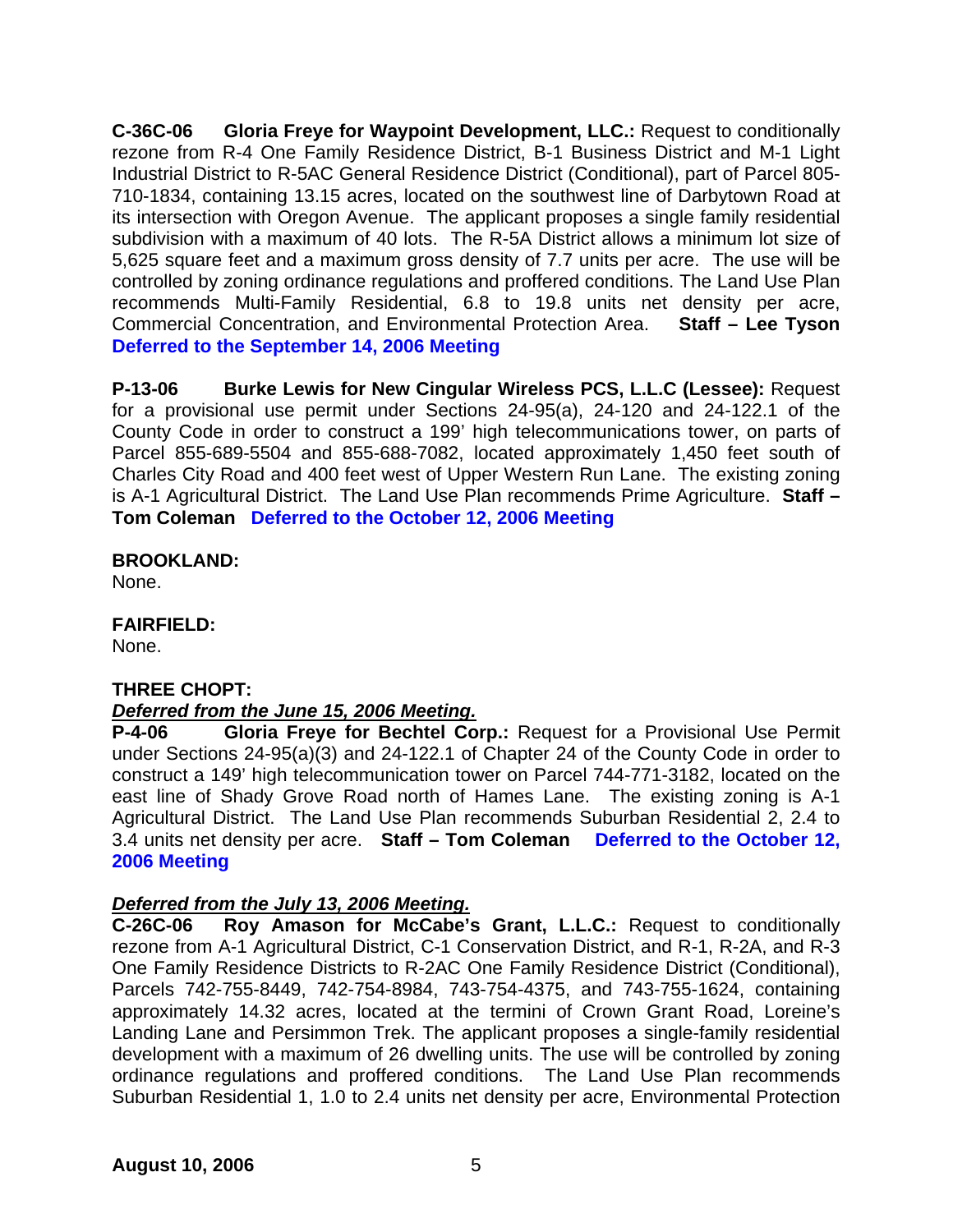Area, and Suburban Residential 2, 2.4 to 3.4 units net density per acre. **Staff – Nathalie Croft Recommended for Approval**

**C-40C-06 G. Edmond Massie, IV for Fidelity Properties, Ltd:** Request to conditionally rezone from A-1 Agricultural District to R-3C One Family Residence District (Conditional), Parcel 743-763-9533 and part of Parcel 743-763-9020, containing approximately 3.046 acres, located on the west line of Belfast Road approximately 270 feet north of Edinburgh Road. The applicant proposes a single family residential subdivision with no more than three (3) dwelling units per acre. The R-3 District allows a minimum lot size of 11,000 square feet and a maximum gross density of 3.96 units per acre. The Land Use Plan recommends Suburban Residential 1, 1.0 to 2.4 units net density per acre. The use will be governed by zoning ordinance regulations and proffered conditions. **Staff – Tom Coleman Recommended for Approval** 

**P-14-06 Gloria Freye for Richmond 20MHz, LLC (NTELOS):** Request for a provisional use permit under Sections 24-95(a), 24-120 and 24-122.1 of the County Code in order to construct a PCS wireless communications facility with a 102' high flagpole style antenna, on part of Parcel 752-749-9473, located on the east side of Three Chopt Road at its intersection with Ridgefield Road. The existing zoning is A-1 Agricultural District. The Land Use Plan recommends Semi Public and Environmental Protection Area. **Staff – Livingston Lewis Deferred to the September 14, 2006 Meeting** 

**C-41C-06 Gloria Freye for RER/New Boston Cox Road LLC:** Request to amend proffered conditions accepted with Rezoning Case C-61C-89, on part of Parcel 747- 759-4312, located at the northwest intersection of Interstate 64 and Cox Road at the Westmark Office Park. The applicant proposes to amend Proffer 1 to reduce the open space from 35% to 25% and include two new proffers to provide a buffer along Cox Road and language to address severance of proffers. The existing zoning is O-3C Office District (Conditional). The Land Use Plan recommends Office and Commercial Concentration. **Staff – Livingston Lewis Recommended for Approval**

**C-42C-06 James Theobald for Smith Packett Med-Com:** Request to conditionally rezone from A-1 Agricultural District, R-3 One Family Residence District, and R-5C General Residence District (Conditional), to R-6C General Residence District (Conditional), Parcels 752-753-3276 and 753-754-0908, containing approximately 46.73 acres, located on the east line of Pemberton Road (State Route 157) between the north line of Fordson Road and the south line of Interstate 64. The applicant proposes a life care facility and community with retail uses. The use will be controlled by zoning ordinance regulations and proffered conditions. The Land Use Plan recommends Suburban Residential 2, 2.4 to 3.4 units net density per acre, Multi-Family Residential, 6.8 to 19.8 units net density per acre, Semi-Public, and Environmental Protection Area. **Staff – Nathalie Croft Deferred to the September 14, 2006 Meeting** 

**P-15-06 James Theobald for Smith Packett Med-Com:** Request for a provisional use permit under Sections 24-36.1, 24-120 and 24-122.1 of the County Code to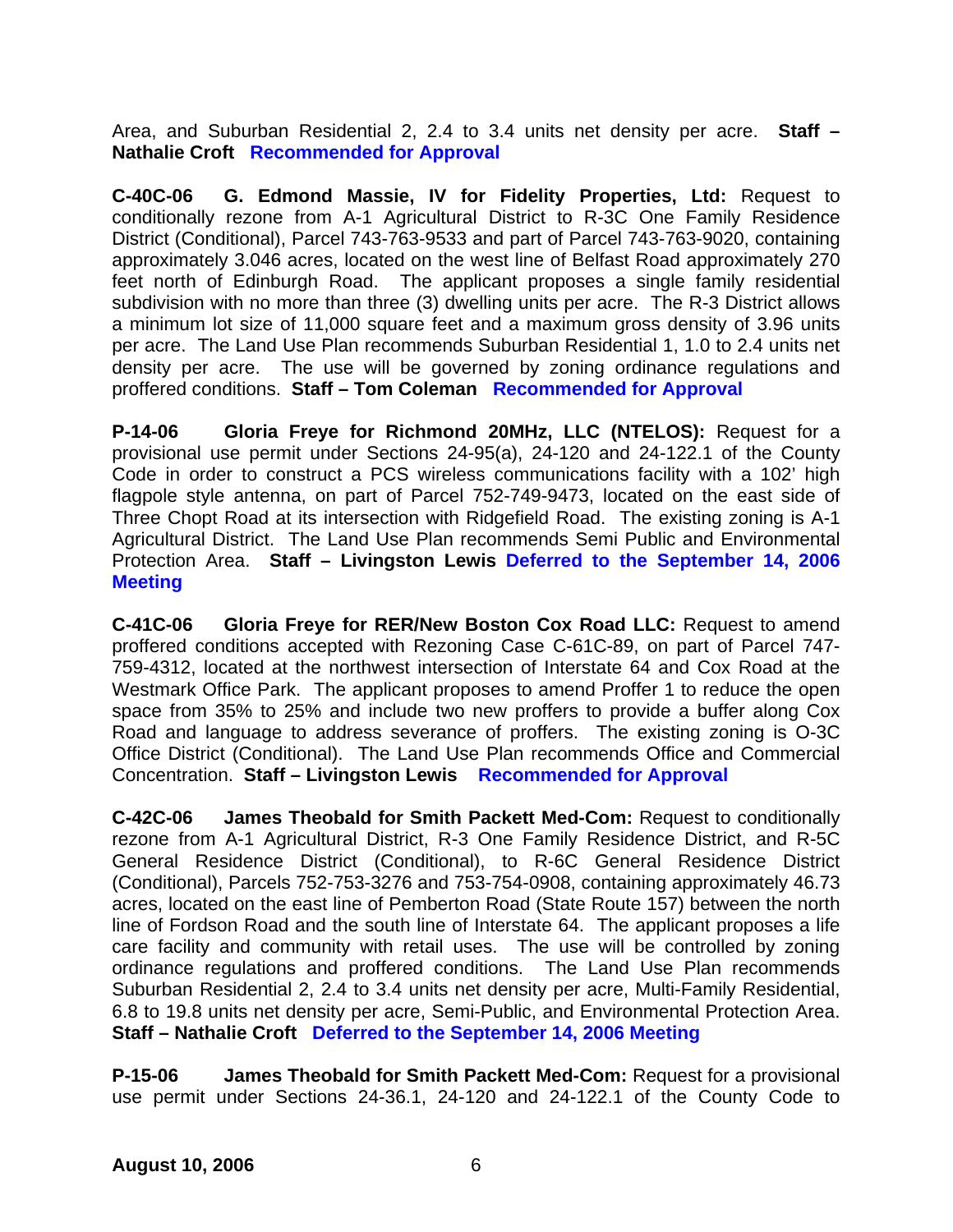construct and operate a life care facility with retail uses, on Parcels 752-753-3276 and 753-754-0908, containing approximately 46.73 acres, located on the east line of Pemberton Road (State Route 157) between the north line of Fordson Road and the south line of Interstate 64. The existing zoning is A-1 Agricultural District, R-3 One Family Residence District and R-5C General Residence District (Conditional). The property is the subject of rezoning case C-42C-06, which proposes to rezone the property to R-6C General Residence District (Conditional). The Land Use Plan recommends Suburban Residential 2, 2.4 to 3.4 units net density per acre, Multi-Family Residential, 6.8 to 19.8 units net density per acre, Semi-Public, and Environmental Protection Area. **Staff – Nathalie Croft Deferred to the September 14, 2006 Meeting** 

**C-43C-06 Glenn Moore for Basilios E. Tsimbos:** Request to conditionally rezone from B-1C Business District (Conditional) to B-2C Business District (Conditional), Parcel 761-754-1383, containing approximately 0.773 acres, located on the east line of Skipwith Road approximately 350 feet south of West Broad Street (U. S. Route 250). A restaurant is proposed. The use will be controlled by zoning ordinance regulations and proffered conditions. The Land Use Plan recommends Commercial Arterial and Office. **Staff – Lee Tyson Recommended for Approval** 

**P-16-06 Glenn Moore for Basilios E. Tsimbos:** Request for a provisional use permit under Sections 24-58.2(d), 24-120 and 24-122.1 of the County Code in order to construct an outside dining area for a proposed restaurant on Parcel 761-754-1383, located on the east line of Skipwith Road approximately 350 feet south of West Broad Street (U. S. Route 250). The existing zoning is B-1C Business District (Conditional). The property is the subject of rezoning request C-43C-06, which proposes to rezone the property to B-2C Business District (Conditional). The Land Use Plan recommends Commercial Arterial and Office. **Staff – Lee Tyson Deferred to the October 12, 2006 Meeting** 

**C-44C-06 Andrew Condlin for Kalyan Plaza II, Inc.:** Request to amend proffered conditions accepted with Rezoning Case C-43C-05, on Parcel 735-763-7898, located on the north line of West Broad Street (U. S. Route 250) approximately 1,650 feet east of North Gayton Road. The applicant proposes to amend Proffer 13 related to use restrictions and square footage, Proffer 15 related to exterior elevations, and Proffer 17 related to site coverage. The existing zoning is B-2C Business District (Conditional). The Land Use Plan recommends Mixed Use. The site is in the West Broad Street Overlay District. **Staff – Nathalie Croft Deferred to the September 14, 2006 Meeting**

# **TUCKAHOE:**

# *Deferred from the July 13, 2006 Meeting.*

**P-12-06 Simon Mueller for Neil Desai:** Request for a provisional use permit under Sections 24-55(a), 24-120 and 24-122.1 in order to allow fuel pumps at an existing convenience store, on Parcel 751-753-0230, located at the southeast intersection of Three Chopt and Pemberton Roads. The existing zoning is B-1 Business District. The